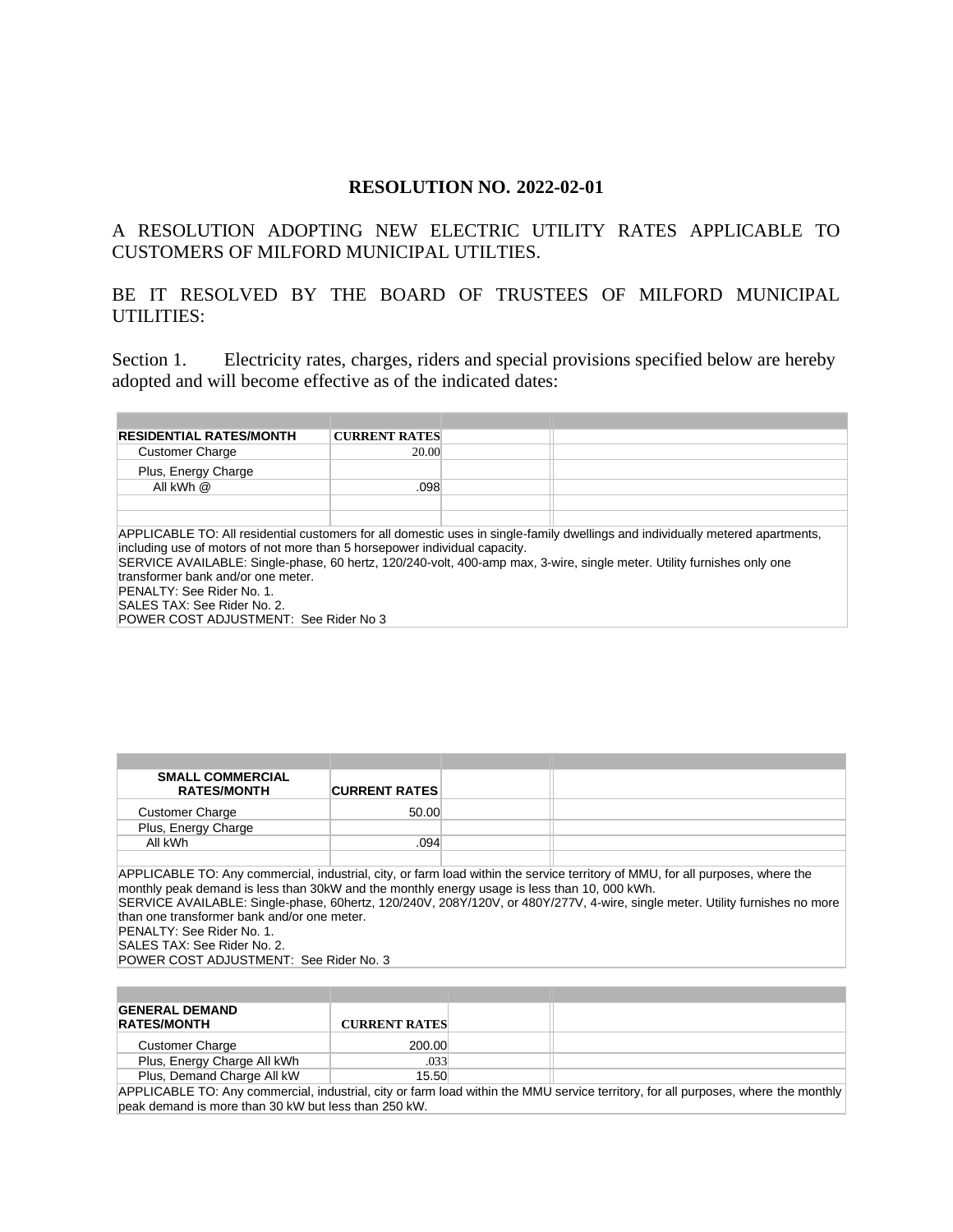GENERAL DEMAND SERVICE AVAILABLE: 60 hertz, three-phase, 120/240V, 208Y/120V, or 480Y/277V, 4-wire, or standard primary voltage available at point of delivery. Special voltages may be provided at the discretion of the utility. Utility furnishes only one transformer bank and/or one meter.

METERED DEMAND: The metered demand for any month shall be the maximum kilowatt demand established by the customer for any fifteen-minute interval during the month as indicated or recorded by a demand meter.

POWER FACTOR ADJUSTMENT: If the customer's average monthly power factor falls below 90%, leading or lagging, the utility may adjust the metered demand by the ration of 90% to the measured average monthly power factor in percent: Example:

Metered Demand = 200 kW Ave. Mo. Power Factor = 73.0%

 $Ratio = 90/73 = 1.2329$ 

Adjusted Demand =  $(200)$   $(1.2329)$  = 247 kW

ADJUSTED DEMAND: The adjusted demand consists of the metered demand adjusted for power factor, if applicable. BILLING DEMAND: The billing demand shall be the maximum measured fifteen-minute integrated demand in the billing month, but not less than fifty percent (50%) of the maximum fifteen-minutes demand established in the eleven proceeding months.

#### **PRIMARY METERING AND CUSTOMER EQUIPMENT OWNERSHIP DISCOUNTS**

Where mutually agreed to, the utility will furnish and install primary metering when service is taken by and metered at primary voltage. Where the customer is metered at primary voltage on the utility side of the service transformer (s), and thereby absorbs the cost of losses in the transformer (s) and associated facilities, a discount of 1% will be applied to both monthly demand and energy charges.

Where the customer furnishes, owns, and maintains equipment beyond point of delivery (such as service transformers, primary power cable, and related devices), and thereby accepts the associated risk of ownership, a discount of 1% will be applied to both monthly demand and energy charges.

PENALTY: See Rider No. 1.

SALES TAX: See Rider No. 2

POWER COST ADJUSTMENT: See Rider No. 3

| LARGE<br><b>COMMERCIAL/INDUSTRIAL</b><br><b>SERVICE</b> | <b>CURRENT RATES</b> |  |
|---------------------------------------------------------|----------------------|--|
| <b>Customer Charge</b>                                  | 200.00               |  |
| Plus, Energy Charge All kWh                             | .033                 |  |
| Plus, Demand Charge All kW                              | 14.90                |  |

APPLICABLE TO: Any commercial, industrial, city or farm load within the MMU service territory, for all purposes, where the monthly peak demand is greater than 250 kW.

SERVICE AVAILABLE: 60 hertz, three-phase, 120/240V, 208Y/120V, or 480Y/277V, 4-wire, or standard primary voltage available at point of delivery. Special voltages may be provided at the discretion of the utility. Utility furnishes only one transformer bank and/or one meter.

METERED DEMAND: The metered demand for any month shall be the maximum kilowatt demand established by the customer for any fifteen-minute interval during the month as indicated or recorded by a demand meter.

POWER FACTOR ADJUSTMENT: If the customer's average monthly power factor falls below 90%, leading or lagging, the utility may adjust the metered demand by the ratio of 90% to the measured average monthly power factor in percent: Example:

Metered Demand = 739 kW Ave. Mo. Power Factor = 73.0%

 $Ratio = 90/73 = 1.2329$ 

Adjusted Demand = (739) (1.2329) = 911 kW

ADJUSTED DEMAND: The adjusted demand consists of the metered demand adjusted for power factor, if applicable. BILLING DEMAND: The billing demand shall be the maximum measured fifteen-minute integrated demand in the billing month, but not less than fifty percent (50%) of the maximum fifteen-minutes demand established in the eleven proceeding months.

#### **PRIMARY METERING AND CUSTOMER EQUIPMENT OWNERSHIP DISCOUNTS**

Where mutually agreed to, the utility will furnish and install primary metering when service is taken by and metered at primary voltage. Where the customer is metered at primary voltage on the utility side of the service transformer (s), and thereby absorbs the cost of losses in the transformer (s) and associated facilities, a discount of 1% will be applied to both monthly demand and energy charges.

Where the customer furnishes, owns, and maintains equipment beyond point of delivery (such as service transformers, primary power cable, and related devices), and thereby accepts the associated risk of ownership, a discount of 1% will be applied to both monthly demand and energy charges.

PENALTY: See Rider No. 1. SALES TAX: See Rider No. 2

POWER COST ADJUSTMENT: See Rider No. 3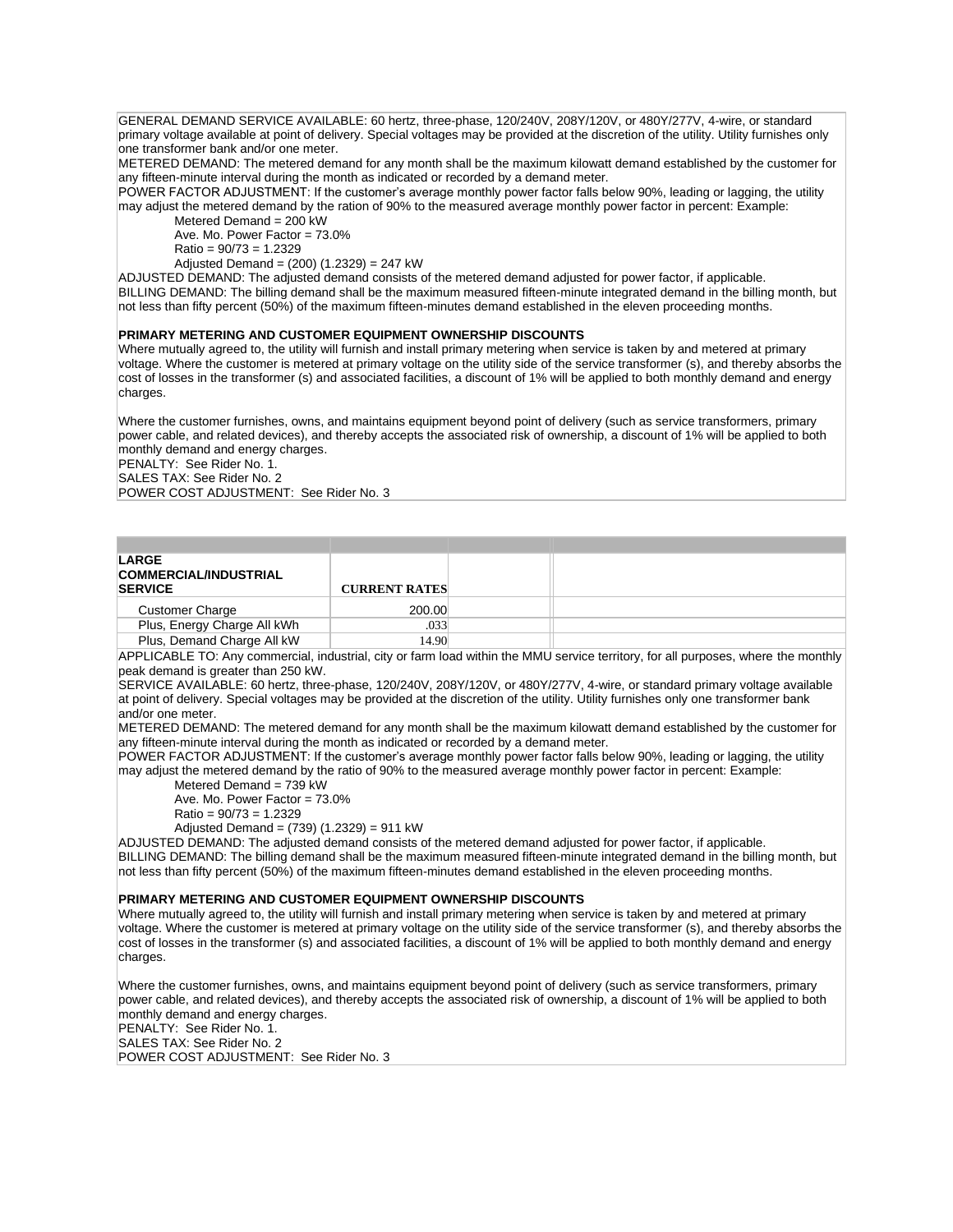| <b>SECURITY LIGHTS RATES/MONTH CURRENT RATES</b>                                                                                                                                                                               |       |                           |          |              |
|--------------------------------------------------------------------------------------------------------------------------------------------------------------------------------------------------------------------------------|-------|---------------------------|----------|--------------|
| High Pressure Sodium                                                                                                                                                                                                           |       |                           |          |              |
| 150 Watt                                                                                                                                                                                                                       | 8.00  |                           |          |              |
| 400 Watt                                                                                                                                                                                                                       | 14.50 |                           |          |              |
| LED 200 Flood                                                                                                                                                                                                                  | 33.00 |                           |          |              |
| LED 30-Watt Flood                                                                                                                                                                                                              | 5.50  |                           |          |              |
| LED 78-Watt Flood                                                                                                                                                                                                              | 16.00 |                           |          |              |
| Led 70 Watt Area                                                                                                                                                                                                               | 5.50  |                           |          |              |
| $2215.712.212.272.272.2737.27377.27377.27377.27377.27377.27377.27377.27377.27377.27377.27377.27377.27377.27377.27377.27377.27377.27377.27377.27377.27377.27377.27377.27377.27377.27377.27377.27377.27377.27377.27377.27377.27$ | .     | .<br>$\sim$ $\sim$ $\sim$ | $\cdots$ | .<br>$\cdot$ |

CONDITIONS OF SERVICE: The utility shall furnish, install, operate, maintain and provide the energy for security lighting. If required, a pole and line extension will be installed at the expense of the customer. The lighting equipment will remain the property of the utility. PENALTY: See Rider No. 1.

SALES TAX: See Rider No. 2.

| <b>OTHER RATES AND CHARGES</b>                                         | <b>CURRENT RATES</b> |  |
|------------------------------------------------------------------------|----------------------|--|
| Interest on Customer Deposits                                          | 0%                   |  |
| Temporary                                                              |                      |  |
| Disconnection/Reconnection                                             | \$50.00              |  |
| Service Calls                                                          | \$50.00              |  |
| <b>Returned Check Charge</b>                                           | \$25.00              |  |
| Service Reconnection Fee (Non-<br>Payment of Bill)                     | \$50.00              |  |
|                                                                        |                      |  |
|                                                                        |                      |  |
| <b>TOWN LIGHTING RATES/MONTH</b>                                       | <b>CURRENT RATES</b> |  |
| <b>Customer Charge</b>                                                 | 5.25                 |  |
| Plus, Energy Charge                                                    |                      |  |
| All kWh @                                                              | .0980                |  |
| APPLICABLE TO: The City of Milford for the purpose of street lighting. |                      |  |

SERVICE AVAILABLE: Single phase, 60 hertz, 120/240V POWER COST ADJUSTMENT: See Rider No. 3

| Prompt Payment Provisions: All charges are net. If the bill is not paid by the 20 <sup>th</sup> day of the month, a late<br>payment charge of 1.5% of the balance due will apply.                                                                                                                                                                                                                                          |
|----------------------------------------------------------------------------------------------------------------------------------------------------------------------------------------------------------------------------------------------------------------------------------------------------------------------------------------------------------------------------------------------------------------------------|
| State Sales Tax: Sales tax shall be added to all electricity bills so as to be in compliance with the laws of lowa.                                                                                                                                                                                                                                                                                                        |
| Power Cost Adjustment: To compensate for monthly changes in MMU's cost of purchasing and producing<br>power, a Power Cost Adjustment (PCA) may be applied to all energy (kWh) sold each month. The PCA will be<br>calculated by comparing the actual purchased power cost on a 12-month rolling basis to the then-current<br>budgeted "base" cost of purchased power contained in MMU's annual Electric Department budget. |
| Calculation of the monthly PCA will be as follows:                                                                                                                                                                                                                                                                                                                                                                         |
| PCA (mils) = (Rolling 12 Month Average Net Power Cost in mils) -<br>(Base Power Cost in mils)                                                                                                                                                                                                                                                                                                                              |
| Terms are defined as follows:<br>Rolling 12 Month Average Net Power Cost: The rolling 12-month average net power cost will be<br>1.1<br>calculated by summing the net power cost for the preceding 12-month period, and dividing by the<br>total purchased kWh for the same period.                                                                                                                                        |
| Net Power Cost: Net Power Cost is equal to the sum of the following: 1) WAPA bill 2) NIMECA bill,<br>1.2<br>less the "CTS Improvement Fund" line item on the NIMECA bill, 3) local plant direct costs, 4) Neal 3<br>Transmission assignment cost, 5) Neal 4 O&M and Fuel costs, less the monthly revenue received<br>from SPP for ATRR credits not recognized on the NIMECA bill.                                          |
| 1.3<br>Base Power Cost: The base power cost will be established at the beginning of each Fiscal Year, and<br>will equal the budgeted net power cost per kWh contained in the cash flow projection for the Fiscal<br>Year.                                                                                                                                                                                                  |
|                                                                                                                                                                                                                                                                                                                                                                                                                            |